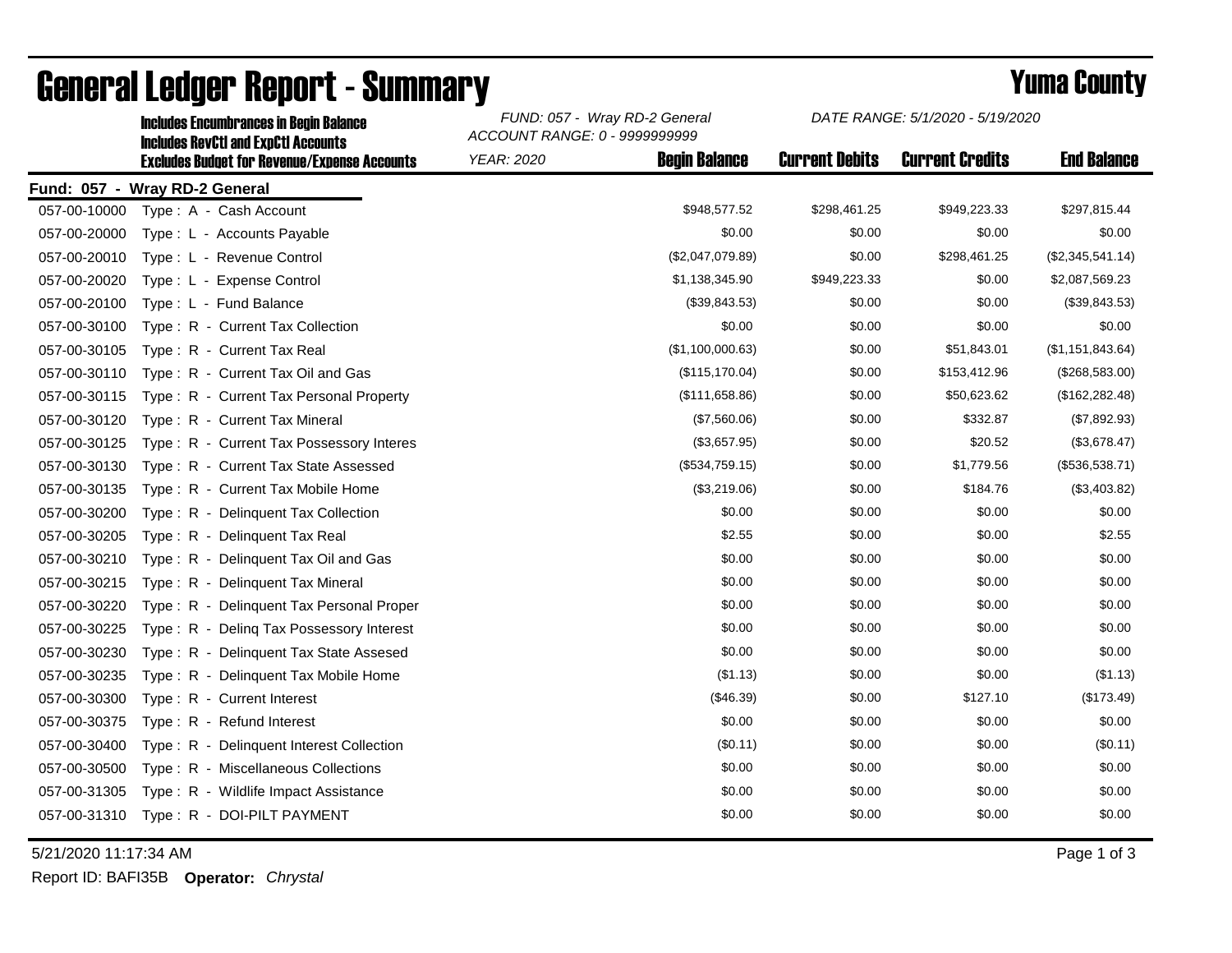|                               | <b>Includes Encumbrances in Begin Balance</b><br><b>Includes RevCtI and ExpCtI Accounts</b><br><b>Excludes Budget for Revenue/Expense Accounts</b> |                                         |                             | FUND: 057 - Wray RD-2 General<br>ACCOUNT RANGE: 0 - 9999999999 |                             | DATE RANGE: 5/1/2020 - 5/19/2020 |                       |                                  |                    |
|-------------------------------|----------------------------------------------------------------------------------------------------------------------------------------------------|-----------------------------------------|-----------------------------|----------------------------------------------------------------|-----------------------------|----------------------------------|-----------------------|----------------------------------|--------------------|
|                               |                                                                                                                                                    |                                         |                             | <b>YEAR: 2020</b>                                              |                             | <b>Begin Balance</b>             | <b>Current Debits</b> | <b>Current Credits</b>           | <b>End Balance</b> |
| Fund: 057 - Wray RD-2 General |                                                                                                                                                    |                                         |                             |                                                                |                             |                                  |                       |                                  |                    |
| 057-00-32100                  |                                                                                                                                                    | Type: R - Transfers In                  |                             |                                                                |                             | \$0.00                           | \$0.00                | \$0.00                           | \$0.00             |
| 057-00-33000                  |                                                                                                                                                    | Type: R - Auto Tax B Collection         |                             |                                                                |                             | (\$129,646.95)                   | \$0.00                | \$27,575.51                      | (\$157,222.46)     |
| 057-00-33100                  |                                                                                                                                                    | Type: $R -$ Auto Tax A & F Collection   |                             |                                                                |                             | (\$41,362.11)                    | \$0.00                | \$12,561.34                      | $(\$53,923.45)$    |
| 057-00-49100                  |                                                                                                                                                    | Type: X - Treasurer Fees                |                             |                                                                |                             | \$4,690.19                       | \$645.81              | \$0.00                           | \$5,336.00         |
| 057-00-49401                  |                                                                                                                                                    | Type: X - Transfer Out                  |                             |                                                                |                             | \$0.00                           | \$0.00                | \$0.00                           | \$0.00             |
| 057-00-49500                  |                                                                                                                                                    | Type: X - Checks Written / ACH Transfer |                             |                                                                |                             | \$1,133,655.71                   | \$948,577.52          | \$0.00                           | \$2,082,233.23     |
|                               |                                                                                                                                                    |                                         |                             | Fund: 057 - Wray RD-2 General                                  | Totals :                    | $($ \$908,733.99)                | \$2,196,907.91        | \$1,546,145.83                   | (\$257,971.91)     |
|                               |                                                                                                                                                    |                                         | <b>Total Fund Revenues:</b> | \$298,461.25                                                   | <b>Total Fund Expenses:</b> |                                  | \$949,223.33          | <b>Net Revenue Over Expense:</b> | $($ \$650,762.08)  |

## General Ledger Report - Summary **Seneral Ledger Report - Summary**